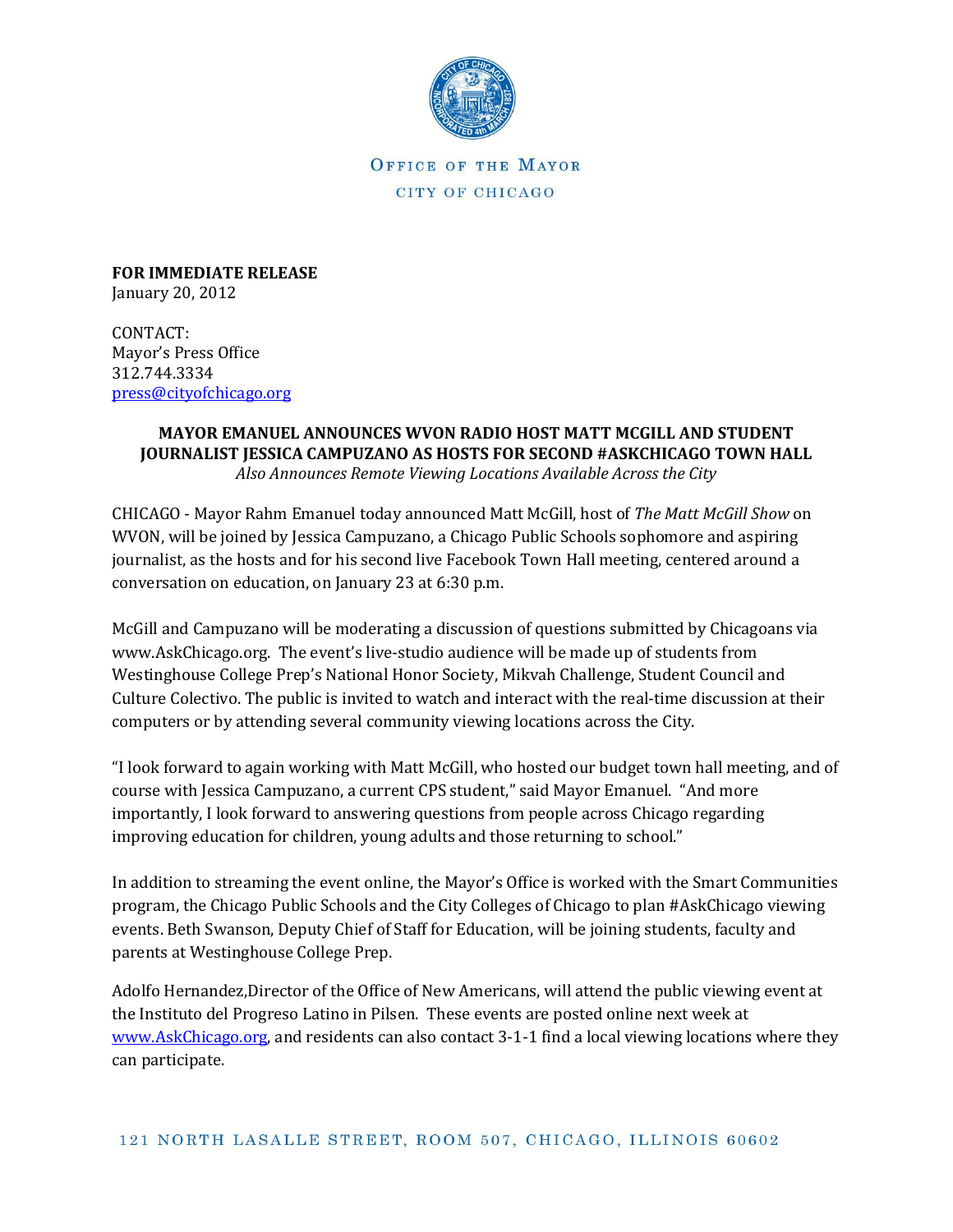Washington Heights Julian High School 10330 S Elizabeth Street Chicago, IL 60643 Phone: [\(773\) 535-5170](tel:%28773%29%20535-5170)

Belmont Cragin Prosser Career Academy 2148 N Long Avenue Chicago, IL 60639 Phone: [\(773\) 534-3200](tel:%28773%29%20534-3200)

Budlong Woods Northside College Prep 5501 N Kedzie Avenue Chicago, Illinois 60625 Phone: [\(773\) 534-3954](tel:%28773%29%20534-3954)

Englewood Kennedy King College Family Net Center 747 W 63rd Street Building V, Room 106 Chicago, IL 60621 Contact: Clarence Hogan (773) 487-3723 [chogan@hullhouse.org](mailto:chogan@hullhouse.org) Begin arriving at: 5:30pm Number of Spots: 15

Pilsen

Instituto del Progreso Latino Family Net Center 2570 S Blue Island, Chicago, IL 60608 Contact: Jesus Gonzalez [\(773\) 890-0055](tel:%28773%29%20890-0055) [jesus@idpl.org](mailto:jesus@idpl.org) Luiz Magana [\(312\) 666-1323](tel:%28312%29%20666-1323) [lmagana@resurrectionproject.org](mailto:lmagana@resurrectionproject.org) Liz Rosas-Landa [\(312\) 618-9930](tel:%28312%29%20618-9930) [erosaslanda@resurrectionproject.org](mailto:erosaslanda@resurrectionproject.org) Begin arriving at 5:30pm Number of spots: 15

Auburn Gresham St. Sabina Employment Resource Center 7901 S Racine Street Chicago, IL 60620 Contact: Jimmy Prude, Cell [\(202\) 641-1101](tel:%28202%29%20641-1101) Work [\(773\) 483-3969](tel:%28773%29%20483-3969) [jprude@gagdc.org](mailto:jprude@gagdc.org) Begin arriving at 6:00pm Number of spots: 15-20

The Loop Harold Washington College Computer Lab (Room 404) 30 E. Lake Street Chicago, IL 60601

Ashburn